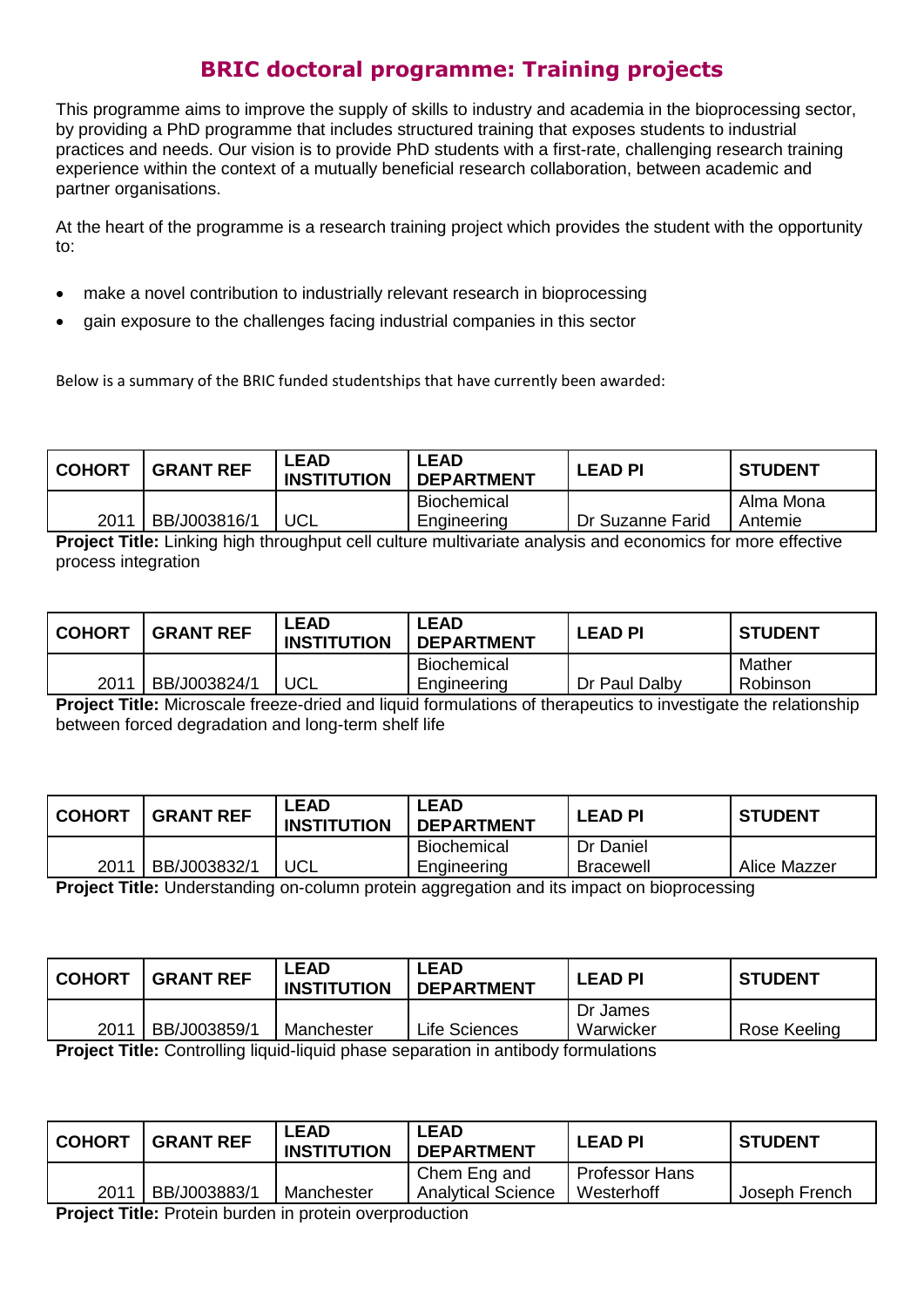| <b>COHORT</b> | <b>GRANT REF</b> | ∟EAD<br><b>INSTITUTION</b> | <b>LEAD</b><br><b>DEPARTMENT</b> | <b>LEAD PI</b>              | <b>STUDENT</b> |
|---------------|------------------|----------------------------|----------------------------------|-----------------------------|----------------|
|               |                  |                            | Chemical Eng and<br>Chemical     |                             |                |
| 2011          | BB/J003808/1     | Imperial                   | Technology                       | Dr Cleo Kontoravdi   Si Sou |                |

**Project Title:** Development of a computational tool for predicting the impact of bioprocess conditions on protein glycosylation

| <b>COHORT</b> | <b>GRANT REF</b> | ∟EAD<br><b>INSTITUTION</b> | <b>LEAD</b><br><b>DEPARTMENT</b> | <b>LEAD PI</b>     | <b>STUDENT</b>     |
|---------------|------------------|----------------------------|----------------------------------|--------------------|--------------------|
| 2011          | BB/J003840/1     | Nottingham                 | Sch of Pharmacy                  | Dr Stephanie Allen | Ayobola<br>Ovefeso |

**Project Title:** Development of single molecule assays for the detection of aggregation within high concentration protein therapeutics

| <b>COHORT</b> | <b>GRANT REF</b> | ∟EAD<br><b>INSTITUTION</b> | <b>LEAD</b><br><b>DEPARTMENT</b> | <b>LEAD PI</b>   | <b>STUDENT</b> |
|---------------|------------------|----------------------------|----------------------------------|------------------|----------------|
|               |                  |                            | Biochemical                      | Professor Eli    | Stefan         |
| 2011          | BB/J003867/1     | UCL                        | Engineering                      | Keshavarz -Moore | Woodhouse      |

**Project Title:** An upstream platform for the production of high grade heterologous proteins in Pichia pastoris

| <b>COHORT</b> | <b>GRANT REF</b> | LEAD<br><b>INSTITUTION</b> | <b>LEAD</b><br><b>DEPARTMENT</b> | <b>LEAD PI</b>   | <b>STUDENT</b>  |
|---------------|------------------|----------------------------|----------------------------------|------------------|-----------------|
|               |                  |                            | Cell and Molecular               | Professor Jeremy |                 |
| 2012          | BB/K00445X/1     | Newcastle                  | <b>Biosciences</b>               | Lakev            | to be confirmed |

**Project Title:** Simplified in-process detection of protein higher order structure and aggregation

| <b>COHORT</b><br><b>GRANT REF</b> | LEAD<br><b>INSTITUTION</b> | <b>LEAD</b><br><b>DEPARTMENT</b> | <b>LEAD PI</b>         | <b>STUDENT</b>  |
|-----------------------------------|----------------------------|----------------------------------|------------------------|-----------------|
|                                   |                            | Biology and                      | <b>Professor David</b> |                 |
| BB/K004433/1<br>2012              | <b>Bath</b>                | Biochemistry                     | Leak                   | to be confirmed |

**Project Title:** Analysis of protein secretion bottlenecks in Pichia pastoris

| l COHORT                        | <b>GRANT REF</b> | ∟EAD<br><b>INSTITUTION</b> | <b>LEAD</b><br><b>DEPARTMENT</b> | <b>LEAD PI</b>           | <b>STUDENT</b>  |
|---------------------------------|------------------|----------------------------|----------------------------------|--------------------------|-----------------|
|                                 |                  |                            |                                  | Professor<br>Christopher |                 |
| 2012                            | BB/K004409/1     | Kent                       | <b>Biosciences</b>               | Smales                   | to be confirmed |
| ---<br>$\overline{\phantom{0}}$ |                  | .                          | .                                | .                        |                 |

**Project Title:** Unraveling the relationship between IgG yield, recovered/observed clonal numbers and specific integration site on the yield of IgG in CHO cells

| <b>COHORT</b> | <b>GRANT REF</b> | <b>LEAD</b><br><b>INSTITUTION</b> | <b>LEAD</b><br><b>DEPARTMENT</b> | P<br>LEAD | <b>STUDENT</b> |
|---------------|------------------|-----------------------------------|----------------------------------|-----------|----------------|
|               |                  |                                   |                                  |           |                |